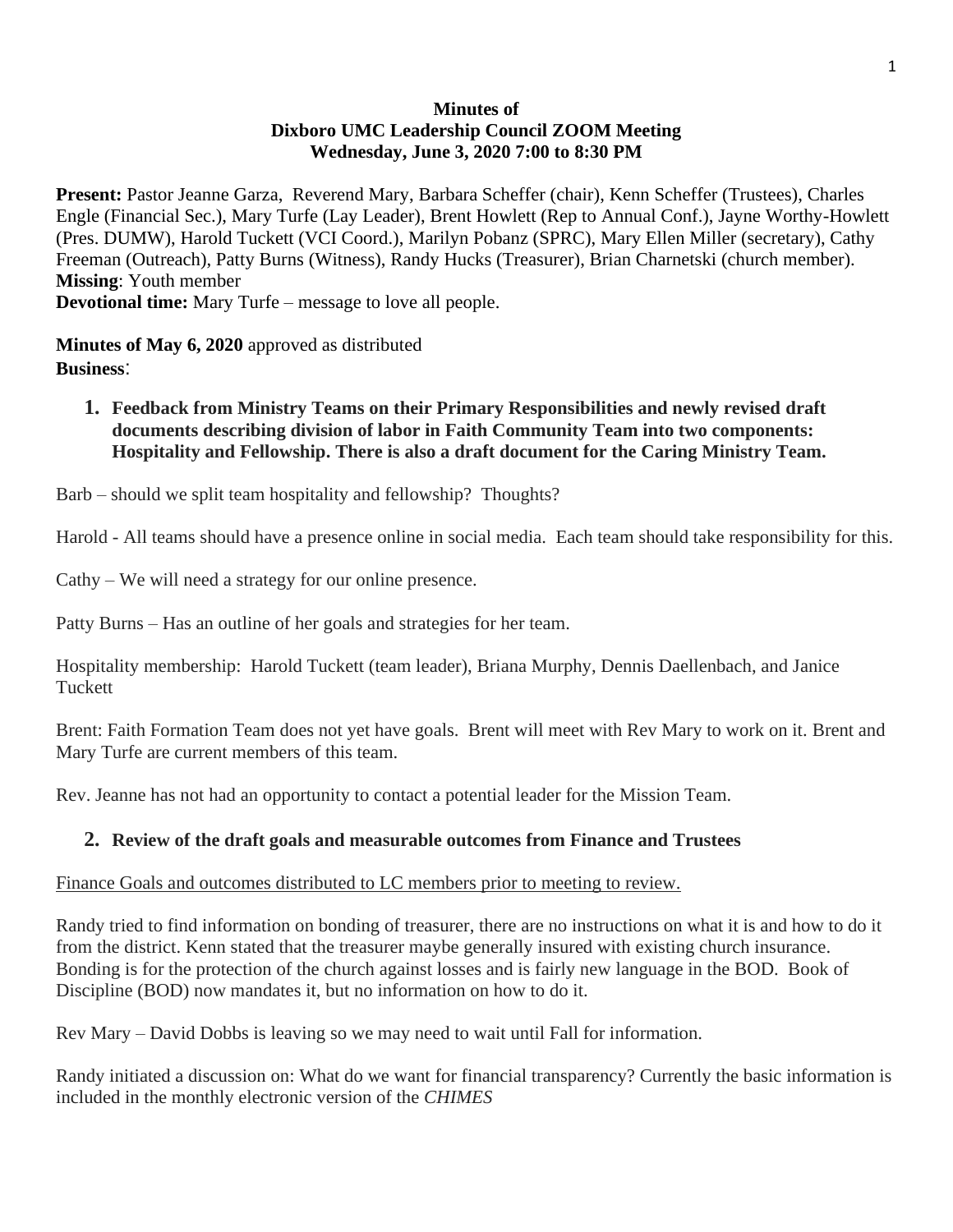#### Trustee's Goals and outcomes distributed to LC members prior to meeting to review.

Kenn – Plans to share draft of goals and measurable outcomes for trustee committee for 2020-2021.

Filling empty posts - Jim Frazier – identified as potential trustee as he can fix just about anything mechanical.

The church trustees will no longer be responsible for yard clean-up Botsford Cemetery, we do not have man power to fulfill the role. This has been resolved with the Botsford Cemetery Board.

Need to work on strategies to reopen sanctuary for church services.

Physical changes / church maintenance

- Elevator is too difficult and deemed not appropriate for historic building
- Painting and signage we can follow up on.
- Terminated spiffy clean for a month (June 2, 2020) as run out of tasks, stay terminated until we reopen and have work for them.
- Upgrade kitchen with new stove/oven will need input from those who use this equipment. Cost from 6 – 10 k, but average probably 10 K. Barb representing kitchen users wants convection oven, at least 6 burners, and two ovens. Maybe get \$100 from recycling metal in Jackson if we cannot sell old oven/stove. Trustees will seek input from DUMW and Diva's, primary users of the kitchen. May also want to check with the folks who rent the kitchen for input.
- Bathroom state hired plumber changed toilet components so working better. Would like a diaper changing station in the men's room.
- Basement needs to be cleaned out
- Kenn making a second donation box to avoid contact to minimize covid-19 when services resumed.

Normal church maintenance is ongoing

- Water softener samples are still being collected for analysis.
- Need side rails on the stairs by breezeway entrance in Parsonage.
- Marilyn Pobanz weeded and Carol Barnett planted flowers around the church.

Parsonage work:

- Patio stones were added to improve pathway from parsonage to church parking lot.
- Gutters and washing of siding on parsonage arranged to be cleaned.
- Dog run is under consideration. Rev. Jeanne will provide info on what is needed.
- Removed bush that the bees like Carol trimmed it and asked Trustees to cut it down.

Picnic tables in Brandon park – Need to either replace broken wood or just remove broken tables. Take out the grills as no one uses them. Kenn and Carl will determine and plan for the work.

How safe is the playground equipment?

Superior township park director could be a good resource for decision making.

Brian C. – discussion on church locks/keys. Suggestion for changing to a programmable electronic key access. Have four digital entrances so you know who is going in and out. Add security with entrance cameras to the office so Kathleen knows who is coming in and out.